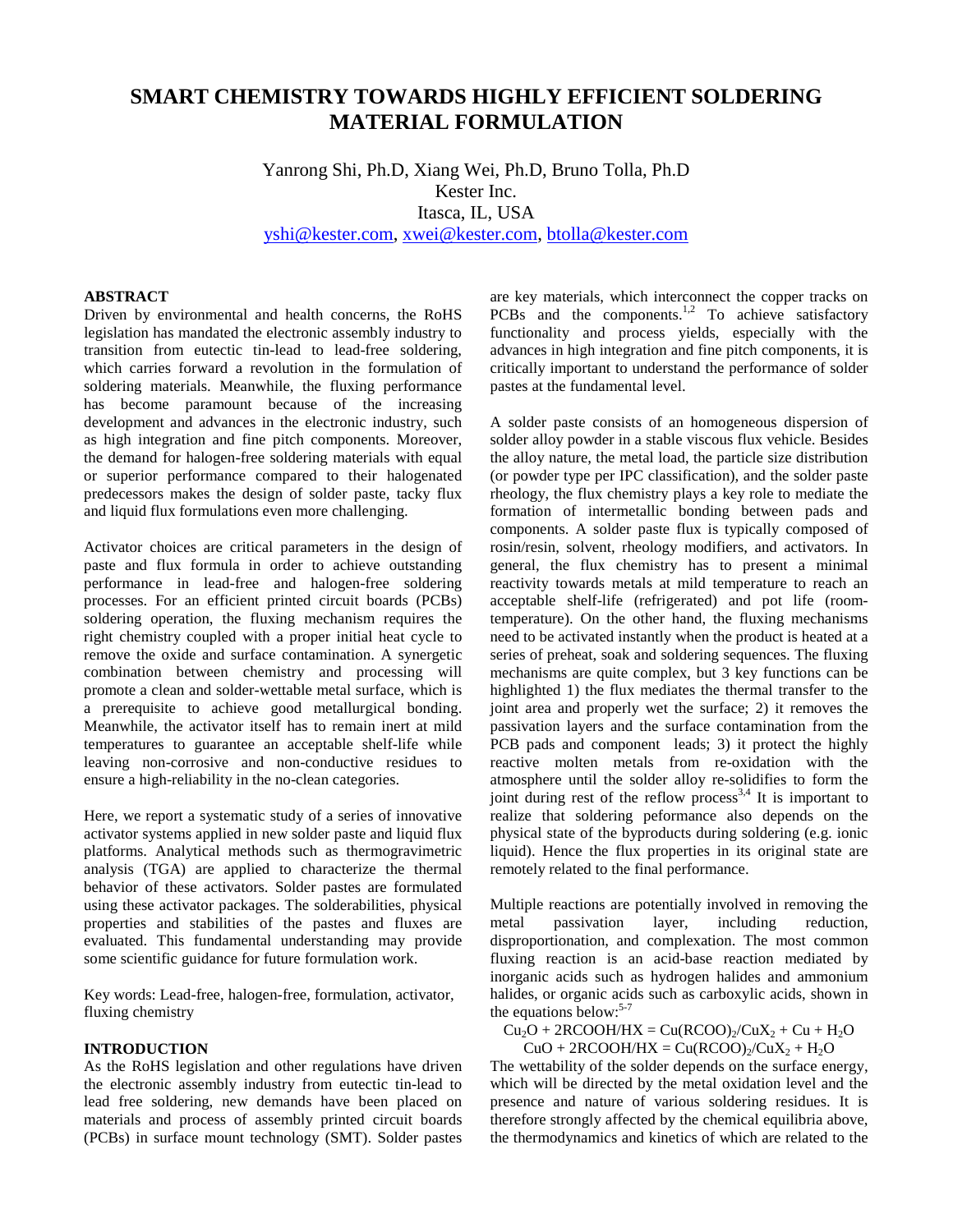acid strengths, stability of the metal complex intermediates, and solubility of the byproduct in molten solder. Due to their high acidity and coordination constant to metal ion which translates to high reactivity towards metal oxide, halogen based fluxing materials generally achieve high solderabilities. Unfortunately, the industry tends to phaseout halogens from fluxes for environmental reasons as well as increased reliability requirements, which makes the design of new formulations even more challenging.<sup>3,4</sup> In searching for the next generation activators, the advanced chemistry in organic acids are attracting more and more attentions. These chemicals can form a structural diversity of copper (II) complexes, largely related to a Cu(II)  $d^9$ system.<sup>8</sup> Divalent copper is found in a large variety of coordination polyhedra with various geometries, like the mononuclear, binuclear, and polynuclear species shown in Figure 1 and 2. $8-11$ 



**Figure 1**. Coordination modes of the carboxylate ((a) symmetric chelate, (b) asymmetric chelate, and (c) monodentate) and the phenol type of ligands ((d) asymmetric chelate).<sup>10</sup>



**Figure 2.** Various structural types in dicopper (II) tetracarboxylates by dimeric building blocks and terminal ligand L: (a) isolated dinuclear; (b) polynuclear; (c) tetranuclear. $^{11}$ 

The organics, especially dicarboxylic acids are mostly bidentate ligands, whose geometry enables them to occupy more than one coordination position on the central Cu ion as chelating agents and tend to form extremely stable complexes. These complexes are commonly found with

 $Cu(II)$  d<sup>9</sup> ion in a tetragonal coordination environment, with four shorter equatorial bonds and another one or two longer axial bonds or less frequently with two shorter axial bonds and four longer equatorial bonds.<sup>8</sup> The structure and stability of the complex depend on the nature of the coordination ligands, as well as the environmental conditions during its formation. The acid and complex dissociation constants of common dicarboxylic acid and copper dicarboxylates are listed in table  $1.^{12.13}$ 

| Dicarboxylic acid                                    | Malonic       | Succinic      | Glutaric      | Adipic        |
|------------------------------------------------------|---------------|---------------|---------------|---------------|
| Cu complex<br>dissociation<br>constant ( $pK_{MA}$ ) | 5.80          | 3.48          | 3.00          | 3.02          |
| <b>Acid dissociation</b><br>constant (pKa)           | 2.83.<br>5.69 | 4.20.<br>5.61 | 4.31,<br>5.41 | 4.43,<br>5.41 |

**Table 1**. Dissociation constants of copper dicarboxyaltes (expressed as  $pK_{MA}$ )

Due to the complexity of solder paste formulations, the reactions between activators involving acids and amines are much more complicated than a simple dissolution of the copper oxide layer by a conventional acid. In order to understand and optimize the activator systems used in fluxes, not only the acidity of carboxylic acids needs to be taken into consideration, but also many other aspects such as the combination of activators into intermediates with various ratios, the thermal and structural stability of these species, and their impact on paste rheology, physical properties, reliability and shelf-life. Here we report a systematic study of the thermal characteristic of a series of activator packages using thermogravimetric analysis (TGA). The evaluation of solderability is realized on raw activators and their formulations, and includes wetting, coalescence and solderballing. The activator impact on many other pastes performance such as IPC tackiness hot slump, residue appearance, and paste stability is also evaluated.

# **EXPERIMENTAL**

#### **Synthesis and characterization of activators:**

Activators **1-5** combine two chemicals (named A and B) in different ratios varying from A predominant in **Act1** to B predominant in **Act5.** Surface tensions of the respective 5 wt% activator solutions are tested using a VCA-Optima system using the pendant drop method. The results are computed with a proprietary software. The averages of five reading are recorded in Table 3. Conductivities of these solutions were obtained using a YSI MODEL 32 Conductance Meter equipped with a YSI 3402 cell.

### **Spread test**:

Hot plates with controlled temperature setup were used to investigate the impact of various preheating temperatures on soldering by heating a SAC305 preform placed in the center of a Cu test coupon. A small aliquot (0.05 ml) of the activator solution was dispensed in the center of the preform using a micropipette to make sure all the flux remains in the solder cirle. Three preheating temperatures, namely "Low" "Mid" and "High", were used to evaluate the activator heat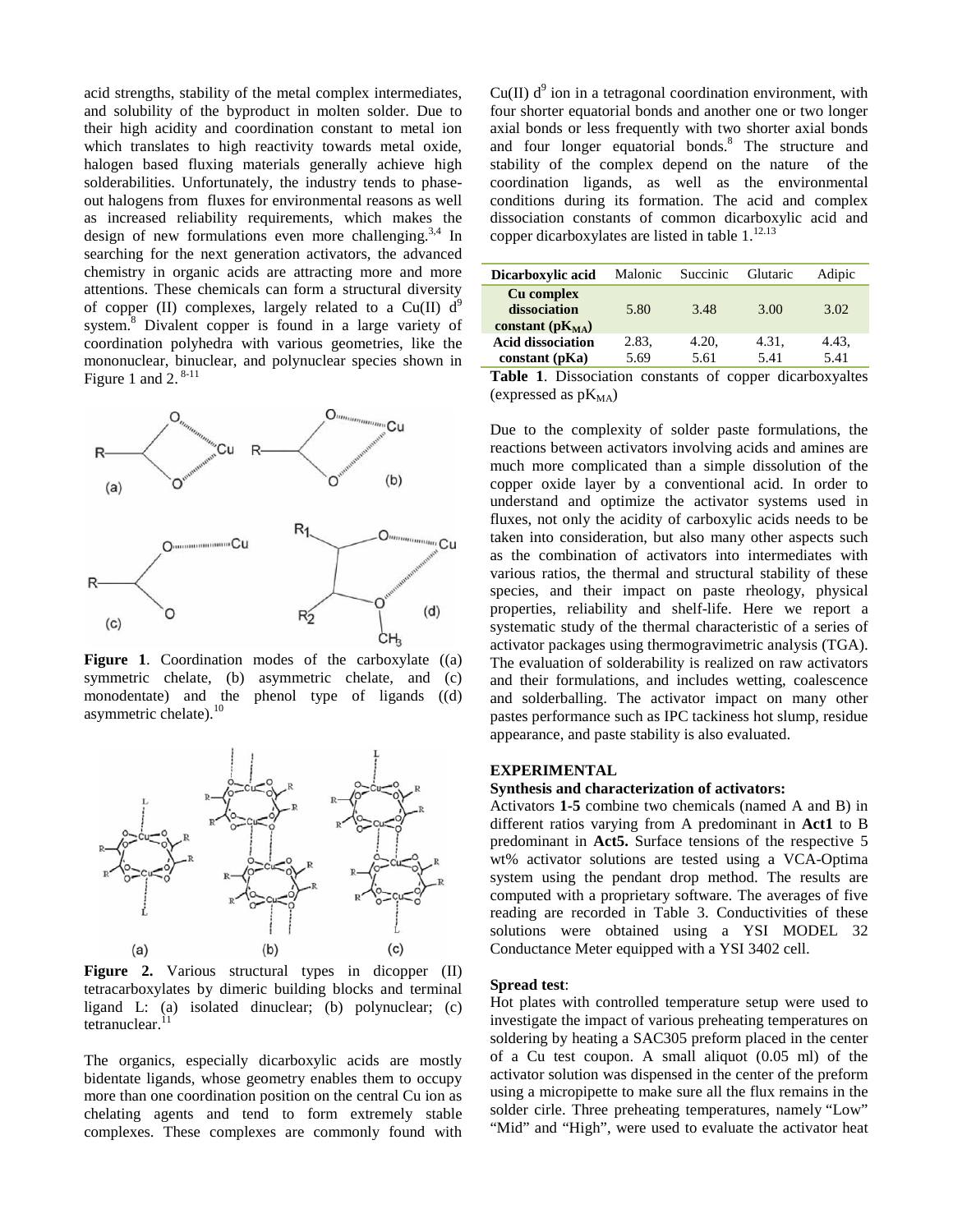resistence. Observations of the soldering sequence were documented and the solder spread area was measured.

# **TGA:**

Thermogravimetric analysis of activators and fluxes were performed on TA-Instruments TGA Q5000 using a straight ramp of 10 ºC/min from 25 ºC to 400 ºC in air atmosphere.

#### **Flux and paste preparation:**

The fluxes were formulated using materials and amounts corresponding to the current state of the art. Five flux formulas were made by testing our activator combinations (**Act1**-**5)** while keeping all the other ingredients the same. The pastes **P1**-**P5** were blended with SAC305, type 4 powder at 88.5 wt% metal load.

| <b>Material</b> %        | Weight    |
|--------------------------|-----------|
| <b>Solvent</b>           | $30 - 60$ |
| <b>Rosin</b>             | $30 - 60$ |
| <b>Activators</b>        | 5         |
| <b>Rheology modifier</b> | $0 - 10$  |
| <b>Additives</b>         | $0 - 2$   |

**Table 2.** Paste formulation

#### **Paste evaluation methods:**

The paste tackiness was recorded on a Malcom TK-1 tester. The samples are stencil printed (5 holes pattern design per IPC-TM-650) on a smooth glass slide . The paste hot slump resistance was tested according to IPC/ANSI J-STD-005 IPC-TM-650, Method 2.4.35.

To evaluate the solderability of these activators, the pastes were printed on copper OSP boards using a 5-mil stencil. Each board contains two 6.5 mm diameter wetting circles and 0.15 to 0.45 mm BGA circles and squares, with 100 pads for each pattern. Two boards are reflowed in a Speedline OmniExcel 7 Reflow Oven for coalescence and dewetting analyses. Two lead-free reflow profiles, "leadfree long" and "lead-free extra soak" (Figure 6), were used in air. IPC-TM-650, Method 2.4.35 was modified to evaluate solderballing performance using stencil-printed ceramic coupons with five 6.5 mm diameter solder circles.

#### **RESULTS**

#### **Activator testing :**

Chemicals A and B are typical activators widely used in conventional liquid flux and solder paste formulas. They were combined in different ratios as the base component to build-up the activator matrix in this study.

First, the physical properties of **Act1-5** solutions were investigated in a common solvent 1. **Act1** and **Act5** solutions have significantly lower surface tensions than that of solvent 1 (Figure 4a). By slightly increasing B content in Act2, the solution surface tension further decreases. However, the new intermediates formed in **Act3** and **Act4** solutions raise the surface tension compared to **Act1** and **Act5**. The high surface tension of these solutions might limit the flux spread on the PCB surface, and thus impact the wetting performance. **Act1** and **Act5** solutions also have relatively low conductivities, indicating the low dissociation constants in solvent 1 (Figure 4b). The conductivity dramatically increases from **Act2** to **Act4**, the **Act4** solution displaying a 6 fold increase compared to **Act1.** It then drops by more than 2 decades in **Act5**. One can observe that this trend is far from continuous, which implies that discrete species with specific properties are stabilized in the A-B system. The high conductivity of the **Act4** solution can be attributed to the strong ionic character of the mixture from A and B.



**Figure 3**. TGA curves of activators 1-5.

The thermal stabilities of the activators are estimated using thermogravimetric analysis as shown in Figure 3. The overall weight loss can be divided into two stages: the initial desorption range below 150 °C and the decomposition of organic compounds between 150 and 300 °C. **Act1** is a fairly dry compound, as only 1.7% weight loss was observed at 150 °C in open conditions. On the other hand, **Act2-4** release volatile species, with a 3.9% weight loss for **Act2** and around 10% weight loss for the others. The slopes of the initial TGA curves of **Act3-5** are comparable. The decomposition of **Act1** and **Act5** starts abruptly shortly after the initial stage, and significant weight loss were recorded before reaching the typical lead-free solder liquidus temperature. Only trace amounts of **Act1** were left above 230 °C. A similar trend was seen with **Act5**, which lost more than 40% of its weight below 217  $\degree$ C, with only 2% left at 250 °C. Thermal stability towards further heating is remarkably improved in **Act2**, with 30% residue left at 250 °C. Different patterns were observed on **Act3** and **Act4**, where much slower decompositions were achieved in the 150-350 °C range. **Act3** showed the highest stability in this activator series, with more than 70% weight left at 250 °C. From these initial data, one can observe that multiple species with variable physicochemical properties can result from the combination of A and B. The production of either one of these intermediates can depend on a lot of parameters, including interactions with other formulation components and processing conditions. Therefore, the performance of the final formula will be very sensitive to a large array of fundamental and engineering parameters. The careful design of the formulation, process and quality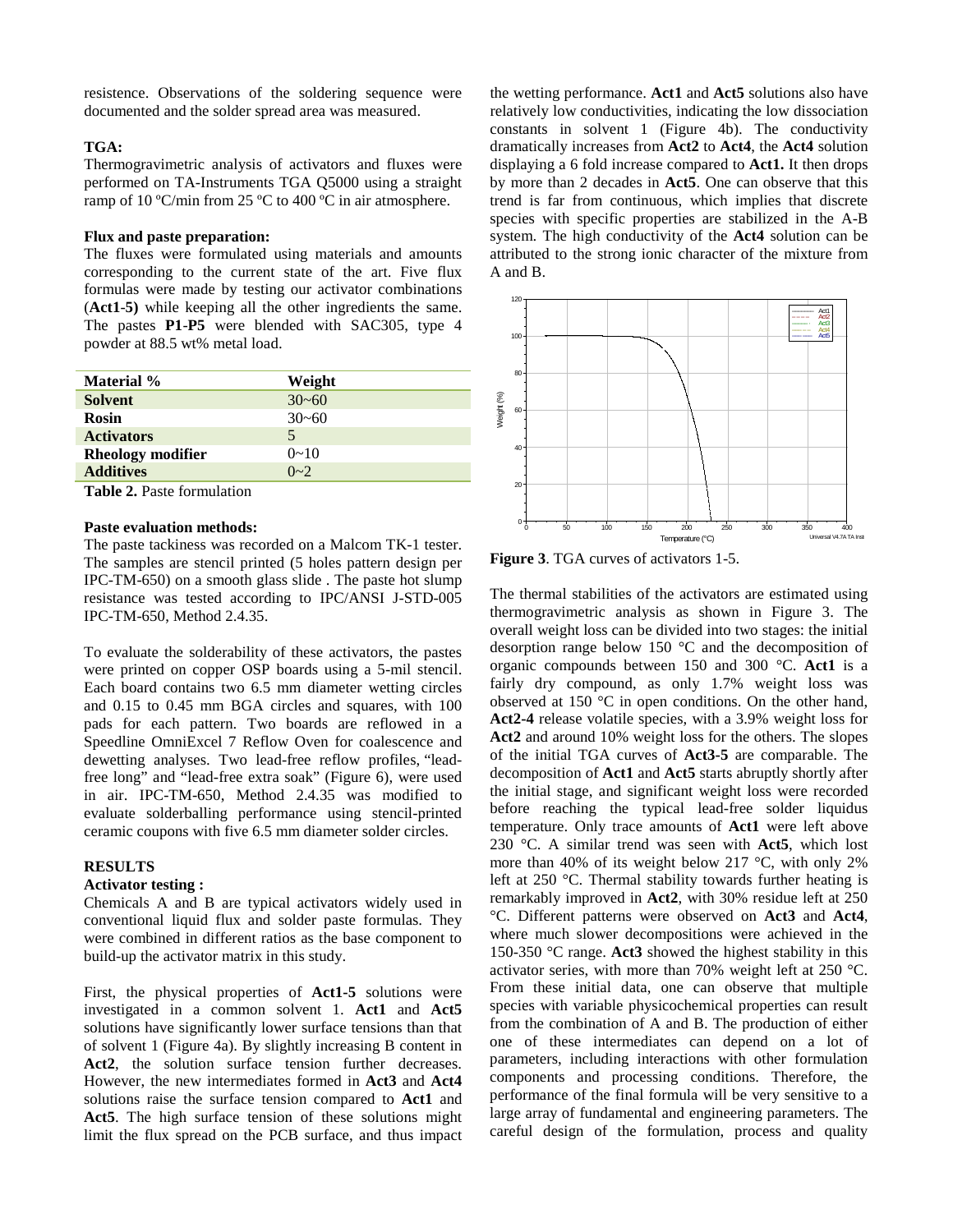systems for these complex materials is paramount in delivering a robust product to customers.

The performance of these activators was evaluated by the spread test described in the experimental section. The variability charts of the spread areas of SAC305 solder preforms at three preheating temperatures are shown in Figure 4c and 4d using **Act1-5** 5 wt% solutions in two solvents (solution 1 and solution 2). With solution 1, the solder preform spread areas are at the same level across the whole series at "Low" preheating temperature. One starts to discriminate the wettability of these fluxes when raising the preheating temperature to a "Mid" range. With further increase to "High" setting, the spread areas of all the fluxes shrunk, except for **Act1**. The higher heat resistance of the flux made with **Act1** is consistent with the TGA observations indicating that this activator presents the highest thermal stability below 150 °C. Somewhat different trends were observed using the activator solution 2. **Act3**, **4** and **5** reach peak performance at "Low" preheating in solvent 2, while preheat at "Mid" temperature is necessary in solvent 1. The formulation solvent is therefore a critical component of performance. It fullfills multiple functions, from a physical barrier against oxidation and thermal degradation of the activators to mediating the chemical reactions during the initial heating stage. We believe the mechanism in the lower temperature range is highly related to the surface tension of the flux, which physically confines the flux. On the other hand, the solvent 1-based fluxes show less activity degradation at high preheating temperature, probably due to the less volatile nature of solvent1, and other solvent effects then start to play a significant role.

| <i><b>Activator</b></i>                    | Act1  | Act <sub>2</sub> | Act3  | Act4  | Act <sub>5</sub> |
|--------------------------------------------|-------|------------------|-------|-------|------------------|
| Residue color                              | blue  | green            | black | black | clear            |
| Surface tension of solution 1 (dyne/cm)    | 66.02 | 65.27            | 71.15 | 72.71 | 67.94            |
| Conductivity of solution 1 (milliS/m)      | 164.3 | 184.1            | 677   | 957   | 8.52             |
| Weight loss on TGA at 150 $^{\circ}$ C (%) |       | 3.9              | 9.5   | 10.8  | 9.0              |
| Weight loss on TGA at 217 $^{\circ}$ C (%) | 63.9  | 27.3             | 22.6  | 28.3  | 42.6             |

**Table 3**. Summary of activator properties.



**Figure 4.** (a) Surface tension of 5 wt% activator solution 1 at 20 °C; (b) conductivities of 5 wt% activator solution 2; (c) spread test of 5 wt% activator solution 1 at various preheating temperature; (d) spread test of 5 wt% activator solution 2 at various preheating temperature.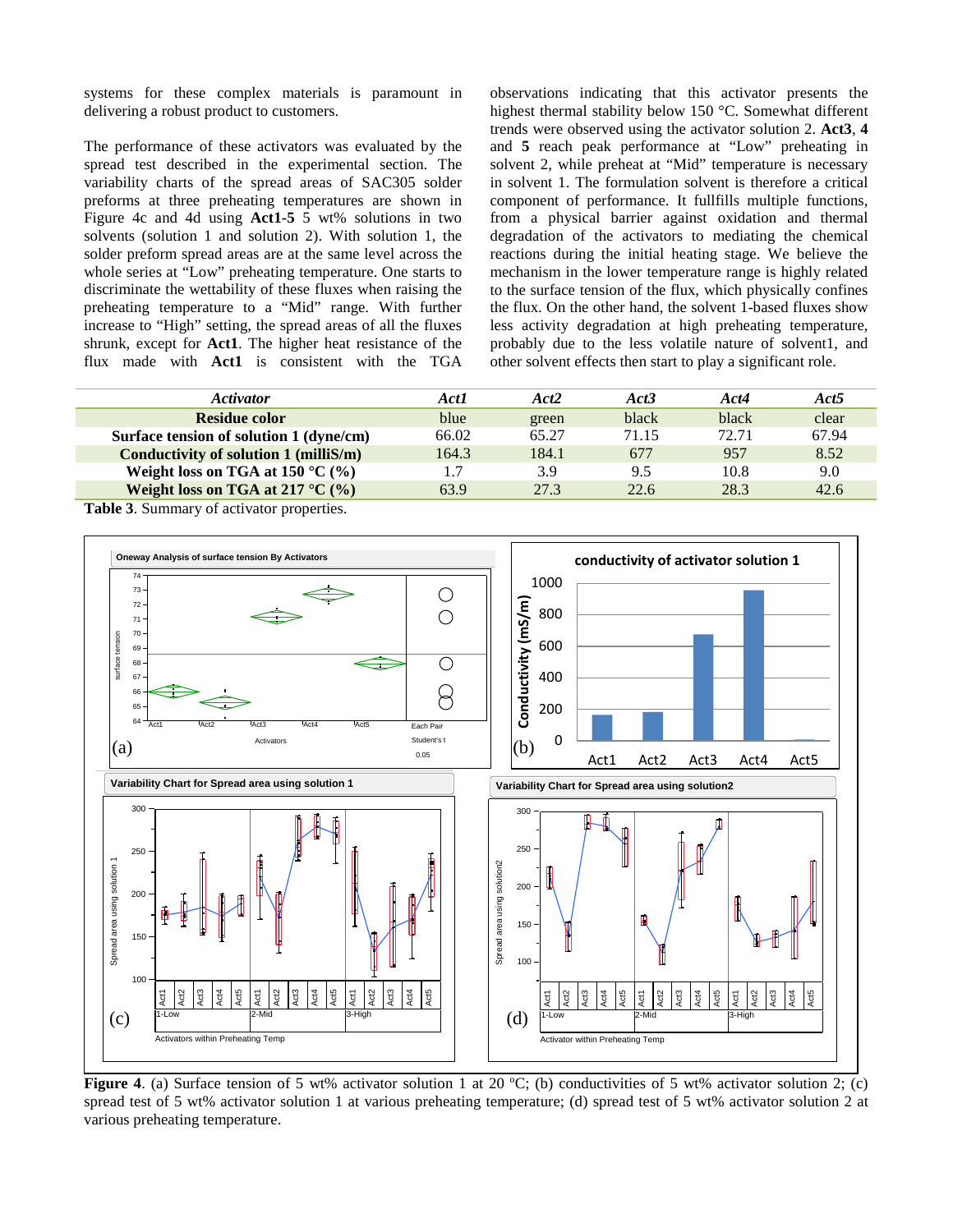**Act1** and **Act2** left blue and green colored residues respectively after reflow on hotplates. This coloration is sometimes attributed to a corrosion effect, while other harmless mechanisms can also explain this behavior. Beside corrosion, the coloration of a coupon can simply be due to the stabilization of chemical byproducts whose shade results from transitions between various electronic states of the copper complex, mainly metal to ligand charge transfer, according to the ligand field theory. **Act3** and **Act4** left brown to black color residues and **Act5** left minimal clear residues. The color difference demonstrates that with different ratios of A and B, the coordination complexes formed between these activators and copper have distinct geometries as discussed earlier. The stability and color of these copper complexes mainly depends on the chelating ligands, which are the activators in this case.

#### **Paste testing:**

**Act1-5** were dissolved in the paste flux formulation at 5wt% level, together with other basic components commonly combined in lead-free no clean pastes. The formulation was not designed for optimal performance but as a screening template to shed a light on the activator impacts on various aspects of paste properties. All the fluxes present a pale yellow to light brown color with similar body textures. Thermal stabilities of these fluxes are very similar to each other as shown in the TGA curves in Figure 5. Weight losses ranging between 16% and 20% were recorded at 150 °C, the differences being not statistically significant. Continuous weight losses reach 47% at SAC305 liquidus temperature (217 °C). The much smaller difference between the flux thermal stabilities is probably due to the fact that these activators only represent 5% of the total weight, the rest of the formulation being identical.



**Figure 5**. TGA curves of fluxes 1-5.

Five pastes were blended with the SAC305 T4 powder following a consistent procedure. It is surprising to see that with activator levels of only 5% in a flux formulation representing 11.5 wt% of the paste formula, the tackiness of these pastes ranges broadly from 20 to 45 gf. From **P1** to **P5**, the tackiness first increases as the mixing of A and B becomes more balanced in ratios, and then decreases with

excessed of B. **P5** ends-up having the lowest tackiness. This could be attributed to the complex interactions between activators, other flux additives and the solder particles, which result in byproducts having a strong influence on the rheology of these pastes.

**P1** showed a moderate hot-slump resistance. **Act2** improves the slump performance of **P2**, however, as B concentration becomes more significant in **Act3** to **Act5**, **P3**-**P5** is more likely to slump during heating in the oven. Given the relatively low amounts of activators, the large variations observed in these slump tests indicates that beyond a purely rheological impact, the reaction between the activators and the solder alloy at elevated temperature create viscous byproducts which structure the pastes deposit.

As shown in Figure 6, two reflow profiles designed for leadfree solders were employed to have long preheating and soaking zone to stress the flux chemistry. The long profiles, especially the one with extra soak, are quite challenging for halogen-free pastes, since the flux activity degrades with heating time and oxidation rates increase dramatically in air at high temperature as well. Solderballing on ceramic coupon, dewetting of 6.5 mm circle and coalescence performance of 0.15-0.45 mm BGAs are evaluated under both profiles.

#### i. *Solderballing*

When reflowed under the "lead-free long" profile, pastes **P1** to **P5** showed a pronounced variation in their solderballing tendency. **P1** and **P2** left pale yellow to colorless residues on the ceramic coupons with 25 to 40 and 10 to 15 small solderballs in the peripheral area around the center solder sphere, respectively. **P3** and **P4** pastes withdrew to form a large shiny solder sphere and left a light yellow residue after reflow. Large solder clusters trapped in the dark brown color residue were observed on **P5** coupons. The extra soak in the second profile, which is 45 seconds longer in the 50- 220 °C range, induces severe solderballing defects for all the pastes except **P4**. The outstanding performance in reducing solderballing defects of **P3** and **P4** could be attributed to the high thermal stabilities of **Act3** and **Act4** as shown in Figure 4, which reduce the activator degradation in challenging reflow conditions. It is therefore demonstrated that the mixture stabilized in the A-B system have a critical influence on the final performance.

#### ii. *Coalescence*

All pastes showed good coalescence under the "lead-free long" profile with BGAs down to 0.15 mm (circles and squares). Pastes **P1** to **P4** formed shiny solder joints, while the joint obtained with **P5** was somewhat dull when investigated under  $20 \times$  magnification. However, with the harsh extra soak, serious graping defects were observed with all 5 pastes even up to 0.45 mm BGAs, but with less degradation in performance for **P1**.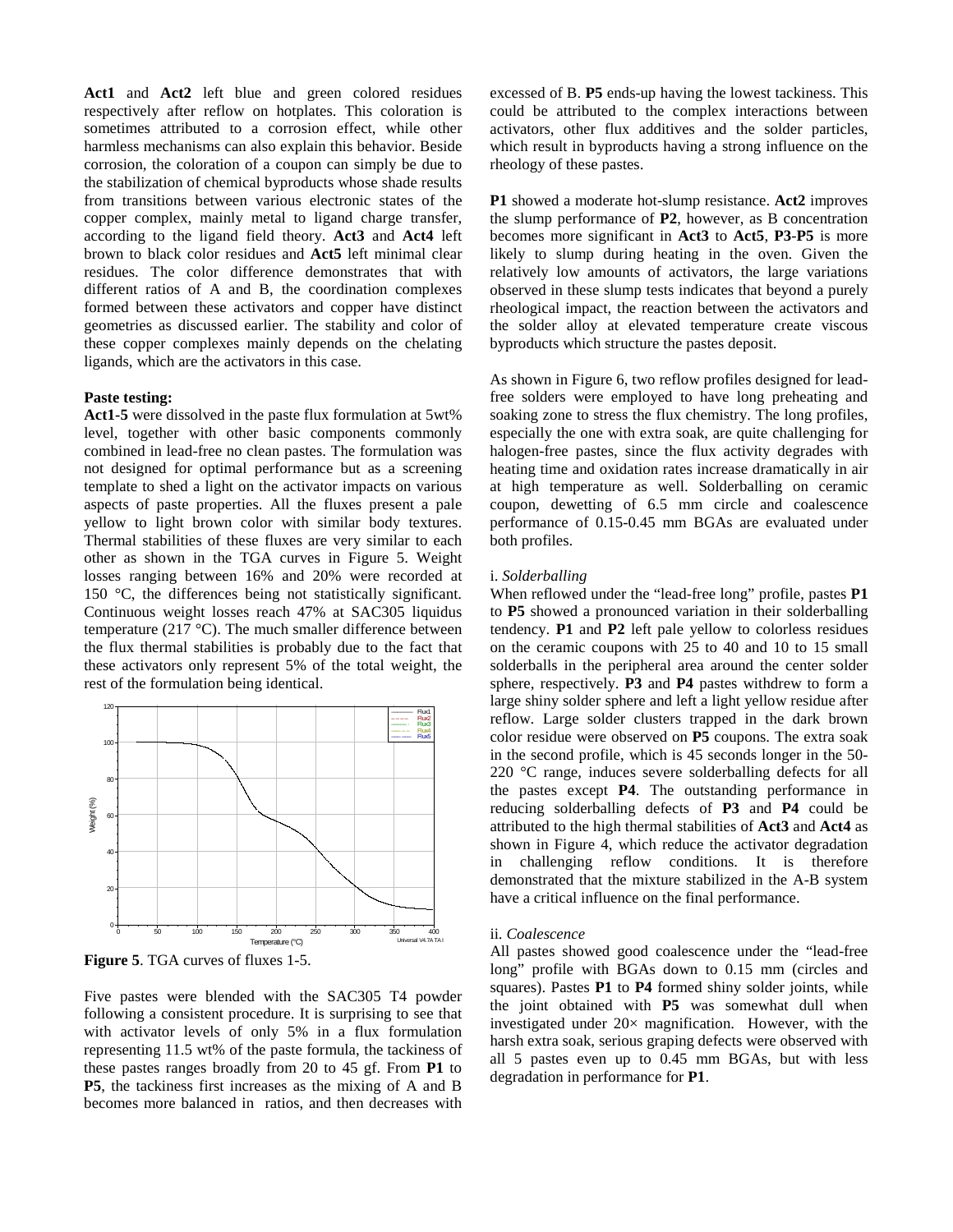| <b>Paste</b>                                                              | PI                                             | P <sub>2</sub>                     | P <sub>3</sub>                      | P4                                             | P <sub>5</sub>                                 |  |  |
|---------------------------------------------------------------------------|------------------------------------------------|------------------------------------|-------------------------------------|------------------------------------------------|------------------------------------------------|--|--|
| <b>Tackiness</b>                                                          | 35                                             | 43.3                               | 45                                  | 24.4                                           | 19.3                                           |  |  |
| <b>IPC</b> slump                                                          | 0.30,0.33                                      | 0.15,0.33                          | 0.25,0.56                           | 0.30,0.63                                      | 0.30,0.56                                      |  |  |
| <b>Shelf-life</b>                                                         | Stable after 3<br>month at room<br>temperature | Start to dry out<br>after one week | Start to dry out<br>after two weeks | Stable after 3<br>month at room<br>temperature | Stable after 3<br>month at room<br>temperature |  |  |
| <b>Flux weight loss</b><br>on TGA at 150<br>$\rm ^{\circ}C$               | 18.7%                                          | 17.4%                              | 19.2%                               | 16.0%                                          | 19.8%                                          |  |  |
| <b>Flux weight loss</b><br>on TGA at 217<br>$\rm ^{\circ}C$               | 46.8%                                          | 46.7%                              | 46.7%                               | 46.3%                                          | 48.4%                                          |  |  |
|                                                                           |                                                |                                    | Reflow profile1 (lead-free long)    |                                                |                                                |  |  |
| Solderballing                                                             |                                                |                                    |                                     |                                                |                                                |  |  |
|                                                                           | L <sub>3</sub>                                 | L2                                 | L1                                  | L1                                             | L4                                             |  |  |
| <b>Coalescence</b>                                                        |                                                |                                    |                                     |                                                |                                                |  |  |
|                                                                           | $0.15$ mm BGA                                  | $0.15$ mm BGA                      | $0.15$ mm BGA                       | $0.15$ mm BGA                                  | $0.15$ mm BGA                                  |  |  |
| <b>Dewetting on</b><br>6.5 mm pad                                         |                                                |                                    |                                     |                                                |                                                |  |  |
| 71%<br>68%<br>72%<br>74%<br>60%<br>Reflow profile2 (lead-free extra soak) |                                                |                                    |                                     |                                                |                                                |  |  |
|                                                                           |                                                |                                    |                                     |                                                |                                                |  |  |
| Solderballing                                                             |                                                |                                    |                                     |                                                |                                                |  |  |
|                                                                           | L <sub>3</sub>                                 | L4                                 | L4                                  | L2                                             | $\mathrm{L}5$                                  |  |  |
| <b>Coalescence</b>                                                        | 0.30mm BGA                                     | $0.45$ mm BGA                      | $0.45$ mm BGA                       | $0.45$ mm BGA                                  | 0.40mm BGA                                     |  |  |
|                                                                           |                                                |                                    |                                     |                                                |                                                |  |  |
| <b>Dewetting on</b><br>6.5 mm pad                                         |                                                |                                    |                                     |                                                |                                                |  |  |
|                                                                           | 58%                                            | 59%                                | 55%                                 | 57%                                            | 31%                                            |  |  |

**Table 4.** Summary of paste properties and reflow performance.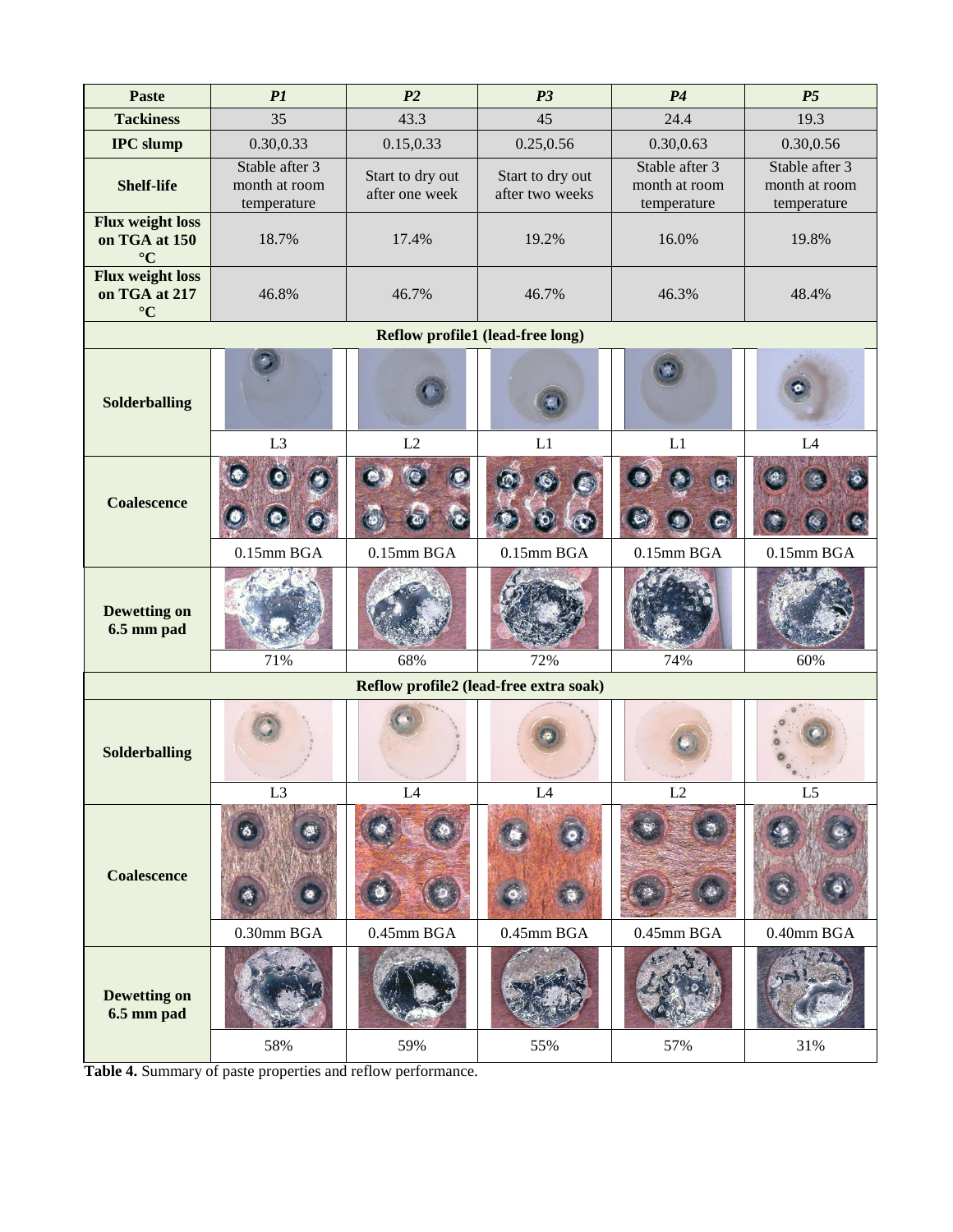

**Figure 6.** Reflow profiles.

#### iii. *Dewetting*

The dewetting study follows the procedure modified from IPC-TM-650, method 2.4.45, discribed in the experimental section. **P5** did not wet the 6.5 mm circle well, with only 60% of the area covered with solder. The wetting area almost shrunk to half with the extra soak. Paste **P1** showed a much stronger wettability as the solder covered 71% of the 6.5 mm circle area when the "lead-free long" profile was used, and the areas only reduced to 58% when reflowed with the extra soak. It is worth noting that although **P5** could not sustain good wetting, comparable results to **P1** were obtained when B is becoming more predominant in **P2** to **P4**. From this perspective, the far-from-linear evolution of wetting performance with the A/B ratio demonstrates that discrete species drive the performance of the final formula rather than simple mixes.

#### iv. *Stability*

Pastes **P1**, **P4** and **P5** are remarkably stable with no separation or viscosity increase after 3 month storage at room temperature. Also, no degradation in solderability was noticeable with these three pastes. On the other hand **P2** started to dry out after one week followed by **P3** drying out after two weeks. The compounds created in **Act2** and **Act3** are therefore unstable in the paste environment, and they interact much faster with the solder powders under ambient conditions.

## **CONCLUSION**

In summary, five activators were created from standard chemicals A and B commonly used in solder paste formulation. The physical properties, thermal stability and solderability of these activators can be tuned by adjusting the ratios between A and B. We demonstrated that specific entities govern the product performance. The production of these will depend on complex interactions within the formula and will be dependent on formulation and processing parameters. As an example, the tackiness, hot slump resistance and shelf-life of our pastes varied in a nonlinear fashion with the activator stoichiometry. The deviation from linear correlation was also observed in solderability evaluations. In spite that A and B are quite similar in certain aspects, combining them in different ratios may remarkably alter the pastes performance from head to toe. Additional studies on the reaction mechanisms during reflow between these activators and other flux components, solder alloy powders, and surface metal oxide layers areis desired to provide further scientific guidance to improve the performance of solder paste formulations.

## **ACKNOWLEDGEMENT**

The authors would like to thank the following individuals for their efforts and expertise during the activator and solder paste development and testing:

• Michelle Wilson for her great support to paste preparation and testing

- Jim Lowe for the thermogravimetric analyses
- Kyle Loomis for the reflow profile development support

## **Reference:**

1. Dongkai Shangguan "Lead-Free Solder Interconnect Reliability" ASM International, **2005**, ISBN: 9780871708168.

2. Edwin Bradley, Carol A. Handwerker, Jasbir Bath, Richard D. Parker, Ronald W. Gedney "Lead-Free Electronics" Wiley & Sons, Inc., **2007**, ISBN 978-0-471- 44887-7.

3. Jasbir Bath "Lead-Free Soldering" Springer Science+Business Media, LLC., **2007**, ISBN 978-0-387- 32466-1.

4. Ning-Cheng Lee "Lead-Free Flux Technology and Influence on Cleaning" *SMTA Journal,* **2010**, *23*, 31-36.

5. R. J. Klein Wassink "Soldering in Electronics" Electrochemical publications LTD, **1989**, ISBN: 0-901150- 24-X

6. Phil Isaacs, Eddie Kobeda, Jing Zhang "No-clean Pb-free Flux: A Chemical View of Reliability" Pan Pacific Symposium Conference Proceedings **2014**

7. Brian A. Smith, Laura J. Turbini "Characterizing the Weak Organic Acids Used in Low Solids Fluxes" *Journal of Electronic Materials*, **1999**, *28*, 1299-1306.